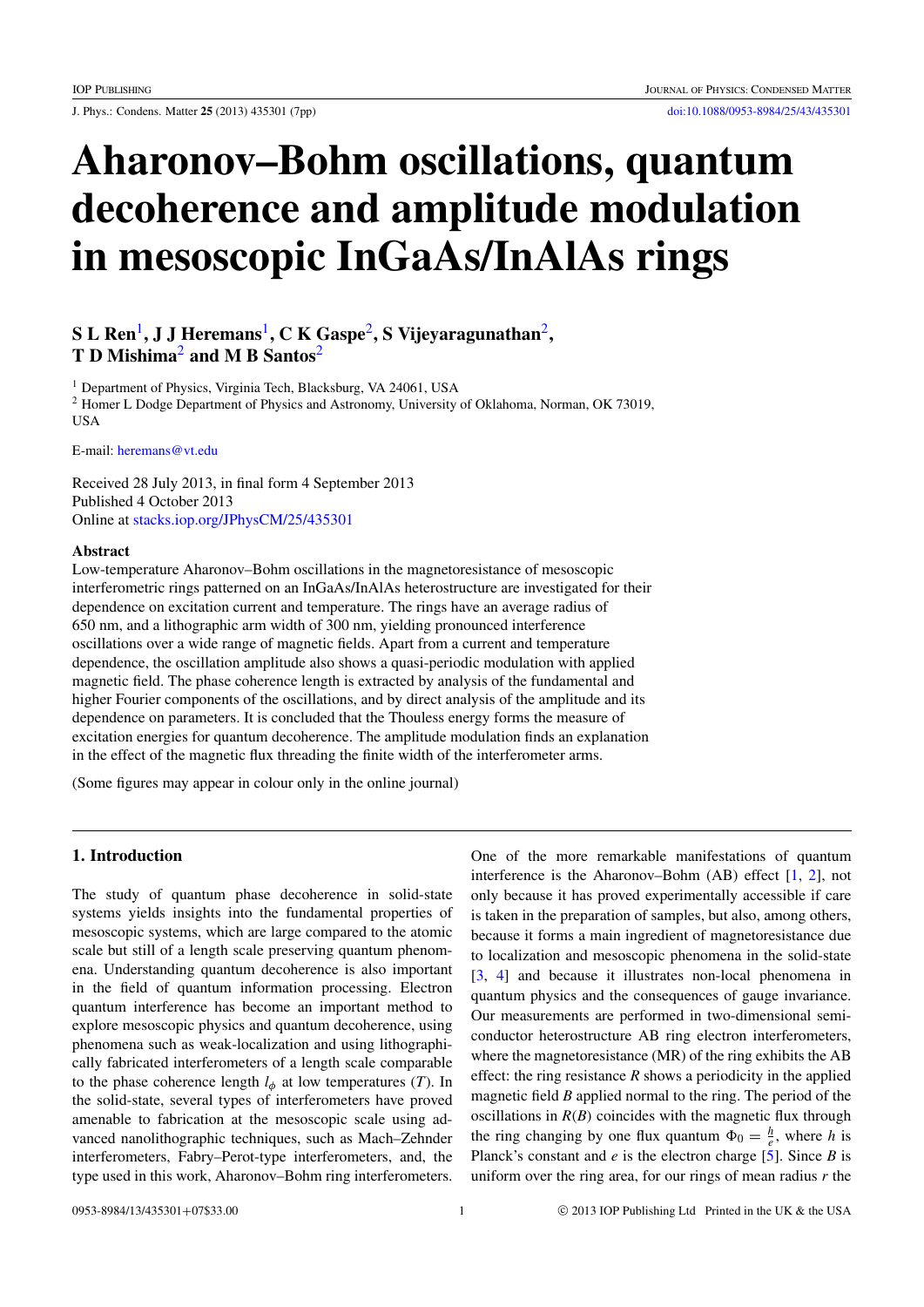flux threading the ring is  $\Phi(B) = B\pi r^2$ , and the period in *B* of *R*(*B*) can be predicted from lithographic sizes.

The phase coherence length  $l_{\phi}$  is defined as the distance electrons travel before their quantum phase is randomized by inelastic scattering processes, and, at low  $T$ ,  $l_{\phi}$  can reach a few micrometers [\[6\]](#page-6-1). The amplitude *A* of the AB oscillations observed in an electron interferometer decays exponentially [\[7,](#page-6-2) [8\]](#page-6-3) with the electron path length *l*, as:

$$
A(l) = A_0 \exp(-l/l_\phi)
$$
 (1)

where  $A_0$  is a prefactor dependent on energy smearing via the thermal energy  $k_B T$  (where  $k_B$  is the Boltzmann constant) and via a voltage or current bias. For an AB ring, the  $\frac{h}{e}$ oscillation period corresponds to a path length  $l = \pi r$  and is the strongest component in the frequency spectrum in *R*(*B*). A weaker component at  $\frac{h}{2e}$  often exists, corresponding to a path length  $l = 2\pi r$ . Rarely a component at  $\frac{h}{3e}$  is observed, corresponding to a path length  $l = 3\pi r$ . From the experimentally observed amplitudes in the frequency spectrum and using the correspondence between the  $\frac{h}{ne}$ mode and the path length  $l = n\pi r$ , equation [\(1\)](#page-1-0) allows  $l_{\phi}$  to be deduced [\[9\]](#page-6-4). The mobility mean free path forms another important length scale, limited by elastic momentum scattering processes, and defined as  $l_e = v_F \tau_e$ , where  $v_F$  is the Fermi velocity,  $\tau_e = \mu m_e^* / e$  is the momentum relaxation time derived from the mobility  $\mu$ , and  $m_e^*$  represents the electron effective mass  $(m_e^* = 0.035m_e$  at the  $\Gamma$ -point in our system, where  $m_e$  represents the free-electron mass). Our rings are in the quasi-ballistic regime, where *l*<sup>e</sup> approximately equals the path length  $\pi r$ , and ballistic, rather than diffusive, expressions are used to describe mesoscopic transport phenomena.

The thermal energy  $k_B T$  leads to an uncertainty  $\Delta E$ in a quantum state's eigenenergy (thermal smearing) and will lead to phase decoherence between electrons, due to a phase difference accumulated over a finite path length *L*. Equivalently, the excitation voltage *V*exc generated across a system of resistance *R* and traversed by an excitation current *I*, will also lead to an energy smearing  $\Delta E = eV_{\text{exc}} = eIR$ . The critical energy scale for phase decoherence by energy smearing in a finite system is quantified by the Thouless energy [\[10\]](#page-6-5)  $E_c$ , expressing the eigenenergy change that would cause a phase shift of 1 over a path length *L*:

$$
E_{\rm c} = \frac{\hbar}{\tau} = \frac{\hbar^2 k_{\rm F}}{m_{\rm c}^* L} \tag{2}
$$

where  $\hbar = h/2\pi$ ,  $\tau = L/v_F$  is the traversal time, and  $k_F$  is the Fermi wavevector. For an AB ring, more specifically  $L = \pi r$ . If  $\Delta E > E_c$  then  $\Delta E/E_c$  independent and incoherent channels contribute to transport, averaging out the interference signal contribute to transport, averaging out the interference signal<br>proportionally to  $\sqrt{E_c/\Delta E}$  [\[5,](#page-6-0) [11\]](#page-6-6). For AB oscillations, a reduction in the amplitude prefactor  $A_0$  is expected  $\sim \sqrt{E_c/\Delta E}$ .  $\Delta E$  can be determined either by the excitation voltage across the system, using  $\Delta E = eV_{\text{exc}} = eIR$ , or by the temperature *T*, using  $\Delta E = \kappa k_B T$ . A value  $\kappa > 1$  is expected since averaging occurs if the thermally accessible energy range  $\Delta E$  is sufficiently wide to give rise to a significant number of statistically independent Thouless energy intervals *E*<sub>c</sub>. We adopt  $\kappa \approx 3$ , as suggested in [\[7,](#page-6-2) p 102].

<span id="page-1-1"></span>

<span id="page-1-0"></span>Figure 1. SEM micrograph of a representative Aharonov–Bohm ring, with a schematic of the four-terminal measurement setup. The darker gray areas (delineated by white borders) are etched trenches depleted of electrons, and function as barriers, forcing the electrons to travel into the lighter gray ring-shaped areas.

A modulation of the AB oscillation amplitude with *B* in mesoscopic systems has been a generally observed phenomenon in experiments [\[5,](#page-6-0) [12–](#page-6-7)[20\]](#page-6-8), sometimes ascribed to spin-dependent processes [\[13–](#page-6-9)[15\]](#page-6-10), or dynamic processes [\[20\]](#page-6-8). Recently [\[12\]](#page-6-7) used an autocorrelation function in *B* to analyze the modulation, based on the fact that when the magnetic flux through the finite width of the interferometer arms changes by  $\sim \Phi_0$ , a new realization of the mesoscopic system occurs and the oscillation amplitude and phase are modified. Our modulation data is in good accordance with this view, and this work hence adopts the method in  $[12]$ . We also offer an alternative explanation, where different oscillation periods in  $R(B)$  occur due to different paths allowed by the finite width of the interferometer arms.

#### 2. Experiments

<span id="page-1-2"></span>Figure [1](#page-1-1) shows a scanning electron microscope (SEM) micrograph of a representative AB ring fabricated on an  $In<sub>0.64</sub>Ga<sub>0.36</sub>As/In<sub>0.45</sub>Al<sub>0.55</sub>As heterostructure by electron$ beam lithography and inductively coupled plasma reactive ion etching (ICP-RIE). The heterostructure contains a two-dimensional electron system (2DES) in a 10 nm wide  $In<sub>0.64</sub>Ga<sub>0.36</sub>As quantum well located 50 nm from$ the surface. The 2DES density  $N_S = 9.4 \times 10^{11}$  cm<sup>-2</sup> (yielding a Fermi wavelength  $\lambda_F = 26$  nm) and the mobility  $\mu = 5.9 \times 10^4$  cm<sup>2</sup> (V s)<sup>-1</sup> at 0.4 K, resulting in a 2DES resistivity  $\rho_{2D} = 110 \Omega / \Omega$ . Taking non-parabolicity of the conduction band into account, the 2DES has  $l_e = 1.7 \mu m$ , placing the AB rings in the quasi-ballistic regime. The micrograph depicts a different AB ring from those used in the experiments, but equivalent in layout. Lithographically, the rings in the experiments feature an average radius  $r = 650$  nm, arm width  $w = 300$  nm (the central antidot has radius 500 nm). The average radius yields an expected AB oscillation period of 31 G. We performed low-frequency ac lock-in four-terminal measurements as indicated in figure [1,](#page-1-1) applying the ac excitation current  $I$  through the AB ring, and detecting the voltage across the AB ring under variable *B* applied normal to the heterostructure area. The excitation currents *I* varied from 10 to 300 nA (rms values), with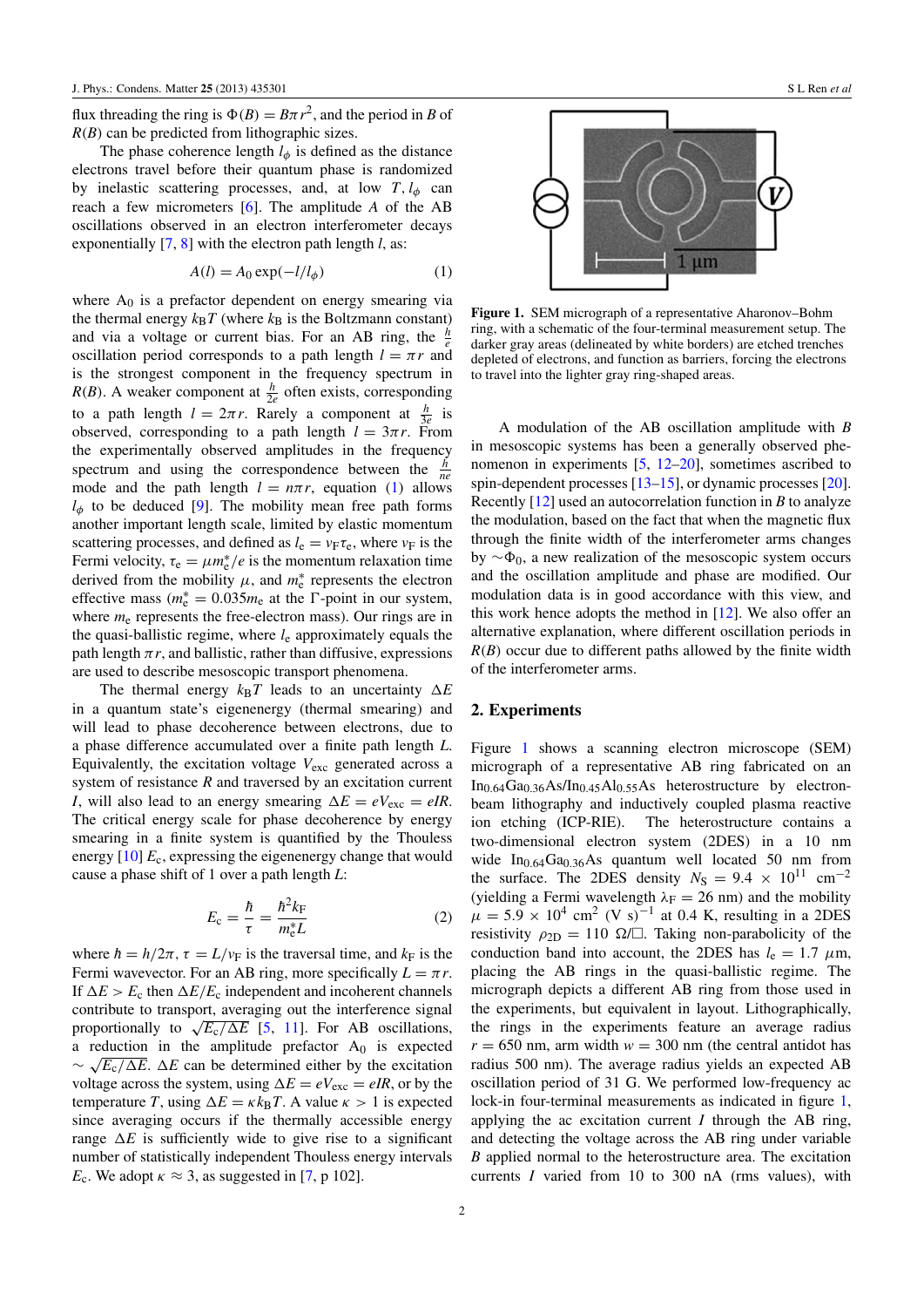<span id="page-2-0"></span>

Figure 2. Measured Aharonov–Bohm magnetoresistance oscillations, as ring resistance  $R(B)$  versus *B*. Panels (a) and (b) show the ring magnetoresistance over smaller ranges of *B* than panel (c), which emphasizes a view of the modulation with *B*.

*T* from 0.390 to 3.00 K. Two samples were measured, of nominally identical lithographic design and identically processed, and for each sample several cooldowns and measurements were performed. For a given sample the usual variations were encountered between measurements from different cooldowns, since the magnetotransport fingerprint of mesoscopic systems is delicately dependent on the specific unintentional impurity configuration achieved during the cooldown (via universal conductance fluctuation backgrounds). While the data from each cooldown bears a unique fingerprint, our analysis of the bias and *T* dependence and of the modulation is not sensitive to such variations, and consistent behavior with respect to our conclusions was observed. For the following discussion, most of the data presented originates from one sample with different cooldowns. Use of data from the second sample is specifically indicated. The typical resistance of an AB ring is  $2.5 \text{ k}\Omega$  at 0.4 K, a value consistently encountered, with variations within 10%.

#### 3. Results and discussion

Pronounced AB oscillations were observed over a wide range of *B* up to 0.6 T. Below 0.3 T the oscillations are stronger and, as figure [2](#page-2-0) shows, display a quasi-periodic modulation with *B*. Figure  $2(c)$  $2(c)$  provides data from  $-0.3$  to 0.3 T, from which the modulation is apparent. Higher resolution is provided in figures  $2(a)$  $2(a)$  and (b). Next, we will focus on the lower range of *B*.

#### *3.1. AB oscillations in low magnetic fields*

The low *B* measurements are performed below 0.06 T. A typical measurement around  $B = 0$  is presented in figure [3.](#page-2-1) Figure  $3(a)$  $3(a)$  contains the data as-taken, figure  $3(b)$  shows the same data after background MR subtraction, and figure  $3(c)$  $3(c)$ presents the Fourier transform. The Fourier transform displays a maximum at  $\sim$ 400 1/*T*, labeled as  $\frac{h}{e}$ , corresponding to the AB oscillations visible in figures  $3(a)$  $3(a)$  and (b), and corresponding to the  $\frac{h}{e}$  component of the spectrum. A smaller maximum appears at ∼800 1/*T*, corresponding to the *<sup>h</sup>* 2*e* component. The Fourier transform indicates a period in *B* of 25 G for the  $\frac{h}{e}$  component. For a path following the average radius of 650 nm, a period of 31 G is expected for the  $\frac{h}{e}$  component. The observed period of 25 G corresponds to a preferred path having an average radius of 730 nm. Accounting for the arm width, such a preferred path lies within expectations, as discussed later in this section.

Figures  $3(a)$  $3(a)$  and (b) show that the AB oscillation amplitude varies with a quasi-period of ∼200 G, a variation

<span id="page-2-1"></span>

**Figure 3.** Aharonov–Bohm magnetoresistance oscillations around  $B = 0$  at 0.4 K. Panel (a) shows the raw data. Panel (b) shows the data after background removal. Panel (c) contains the Fourier transform of (b), where  $\frac{h}{e}$  and  $\frac{h}{2e}$  modes are indicated in the frequency spectrum.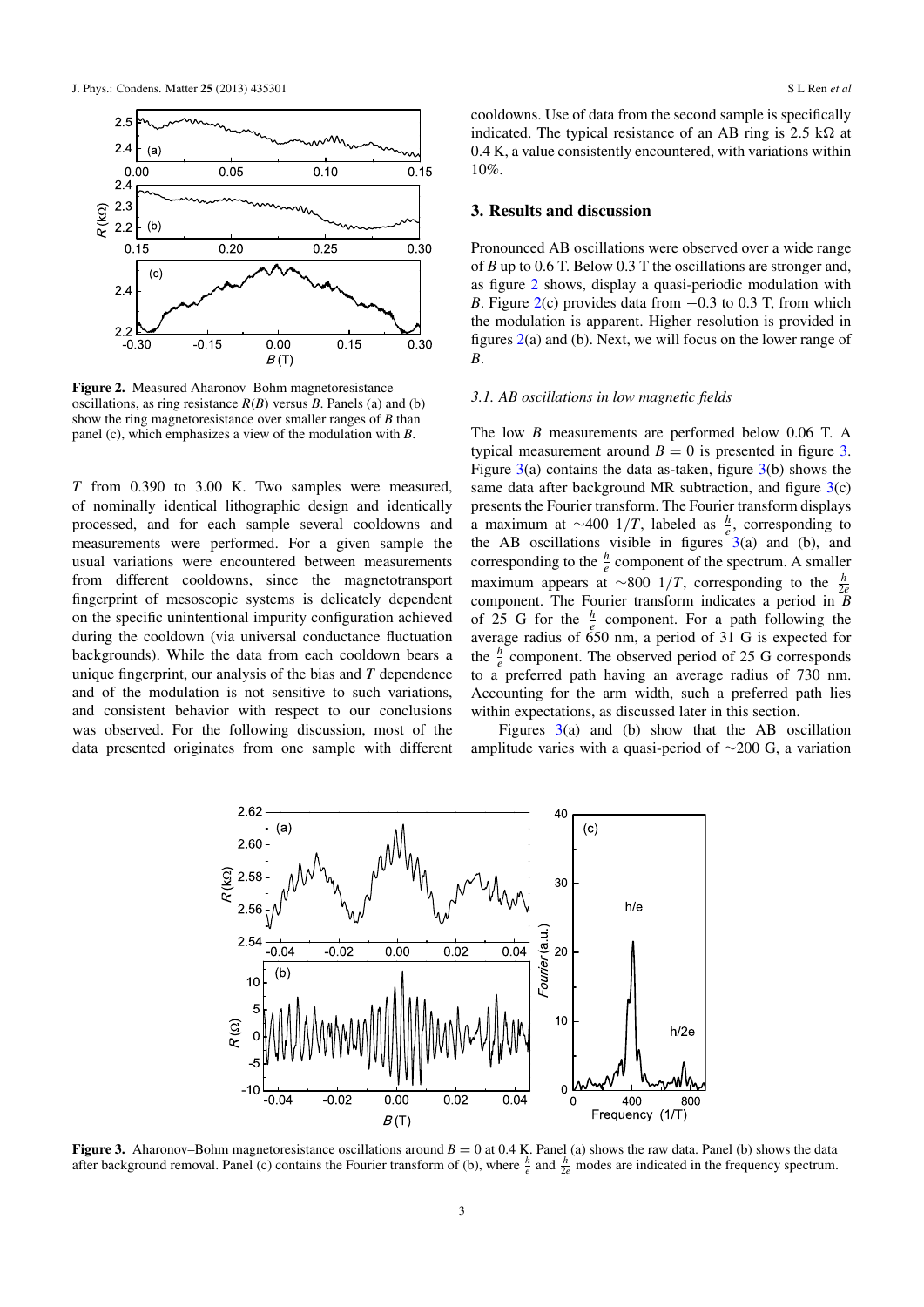<span id="page-3-0"></span>

Figure 4. Black solid oscillatory line: the autocorrelation function in *B* of the Aharonov–Bohm oscillations in figure [3\(](#page-2-1)b). Red open circles  $\bigcirc$ : the maxima of the autocorrelation function, as a guide to the autocorrelation function envelope. Blue line with open squares  $\Box$ : the fit to the autocorrelation function envelope [\[21\]](#page-6-11), using the red open circles. The use of a finite range of *B* leads to deviations between the fit and the data at higher  $\Delta B$ , as discussed in the text.

recurrently observed as described above, and recently addressed in detail in [\[12\]](#page-6-7). In the following we provide two frameworks to understand the modulation of the oscillation amplitude.

Interferometer arms have a finite width *w* (lithographically in the present study,  $w = 300$  nm, while the conducting width is narrower due to the existence of a depletion layer). The conducting arms form a mesoscopic system with properties, such as the complex transmission coefficient, that depend sensitively on the specific realization of the system. When the magnetic flux threading through the interferometer arms  $Φ<sub>c</sub> = 2π<sup>r</sup>wB$  varies by ∼ $Φ<sub>0</sub>$ , a different realization is achieved and the ring's oscillation amplitude and phase are expected to be modified [\[12,](#page-6-7) [21\]](#page-6-11). The autocorrelation function in *B* of *R*(*B*), expressed as  $C(\Delta B) = \langle R(B)R(B + \Delta B) \rangle$  $\Delta B$ ) $\frac{1}{R(B)^2}$ , decays according to the accumulated differences in realizations as the applied *B* varies. Its decay over  $\Delta B$ , quantified by a correlation field  $B<sub>c</sub>$ , is expected to form a measure of the magnetic flux necessary to delete correlations between realizations of the interferometer. Figure [4](#page-3-0) presents the experimental  $C(\Delta B)$  from the data in figure [3\(](#page-2-1)b). Small-period oscillations in  $C(\Delta B)$  should agree with the AB oscillation period [\[21\]](#page-6-11), and indeed the fine oscillations in figure [4\(](#page-3-0)a) show a period of 25 G. When performed on an infinite range of *B*, the envelope of  $C(\Delta B)$  is expected to monotonically reach 0 as  $\Delta B$  increases. Yet, when performed on data necessarily finite over *B*, the envelope of the experimental  $C(\Delta B)$  is non-monotonic, as figure [4](#page-3-0) shows. The envelope [\[21\]](#page-6-11) is expressed as  $C(\Delta B/B_c) \sim (\frac{1}{(2\pi)^2} +$ 1  $rac{1}{4\sqrt{2}\pi}$  $\frac{\Delta B}{B_c} + \frac{1}{24} (\frac{\Delta B}{B_c})^2) \exp(-\frac{\pi}{\sqrt{2}})$  $\frac{\Delta B}{B_c}$ ). Only the  $\frac{h}{e}$  component is considered in this expression, further valid for  $T \to 0$ . From figure [4](#page-3-0) we deduce a fitted correlation field  $B_c = 70$  G. The actual electrically conducting width *w*<sup>e</sup> of the interferometer arms can then be estimated from  $w_e = \Phi_0/(2\pi rB_c)$ , yielding  $w_e \approx 150$  nm. A depletion layer of 75 nm on each side of the arms lies within expectations for ICP-RIE etched

<span id="page-3-1"></span>

Figure 5. Modulation in the amplitude of Aharonov–Bohm oscillations simulated by using the three discrete frequencies deduced from the Fourier transform in figure [3\(](#page-2-1)c): 376 1/*T*, 408  $1/T$ , 447  $1/T$ , with intensities 13.2  $\Omega$ , 21.6  $\Omega$ , 5.89  $\Omega$ respectively.

InGaAs 2DESs at the *N*<sub>S</sub> of the measurements. The view of the modulation as resulting from progressively uncorrelated realizations under varying *B* is hence in accordance with our data.

We now explore whether the quasi-periodic modulation can also be caused by the existence of more than one preferred trajectory through the interferometer arms. In figure  $3(c)$  $3(c)$ , two minor satellite peaks are noticed around the major  $\frac{h}{e}$  Fourier component. The satellites can be interpreted as originating from trajectories deviating from the geometric center of the arms, hence resulting in differing AB fluxes and periods. Careful analysis shows that the central major  $\frac{h}{e}$  Fourier component occurs at a frequency 408 1/*T*, while the minor satellite peaks occur at 376 and 447 1/*T*. Using these frequencies and their corresponding intensities, a simplified three-component model is simulated as in figure [5.](#page-3-1) Comparing figure [5](#page-3-1) with  $3(b)$  $3(b)$ , we note the resemblance, quantified by the observation that the local minimum and local maximum points of the two curves' envelopes almost coincide. Corresponding to 408 1/*T*, 376 1/*T* and 447 1/*T*, the approximate radii are 734 nm, 704 nm and 768 nm respectively. These radii lie within the ring design. From this approach and using the observation that the fringes to the  $\frac{h}{e}$ component in the frequency spectrum extend over a wider range than considered in the simplified calculation, we can deduce that the electrically conducting width *w*<sup>e</sup> must exceed 60 nm. The estimate  $w_e > 60$  nm is consistent with the value  $w_e \approx 150$  nm deduced from  $C(\Delta B)$ . While the use of  $C(\Delta B)$ provides more quantitative information, both approaches to the amplitude modulation agree that the finite arm width and the resulting variation in magnetic flux can cause the modulation.

#### *3.2. AB oscillations in higher magnetic fields*

AB oscillations are observed over a wide range of *B*. Figure [6](#page-4-0) shows a typical measurement with *B* over  $-0.6$  to 0.6 T. The AB oscillation period is too fine to be resolved on this scale. The AB oscillations occur on a background of universal conductance fluctuations, as well as MR caused by classical size effects. The inset of figure [6](#page-4-0) shows a magnified view around 0.57 T, resolving the AB oscillations. At higher *B*, Shubnikov–de Haas oscillations gradually appear.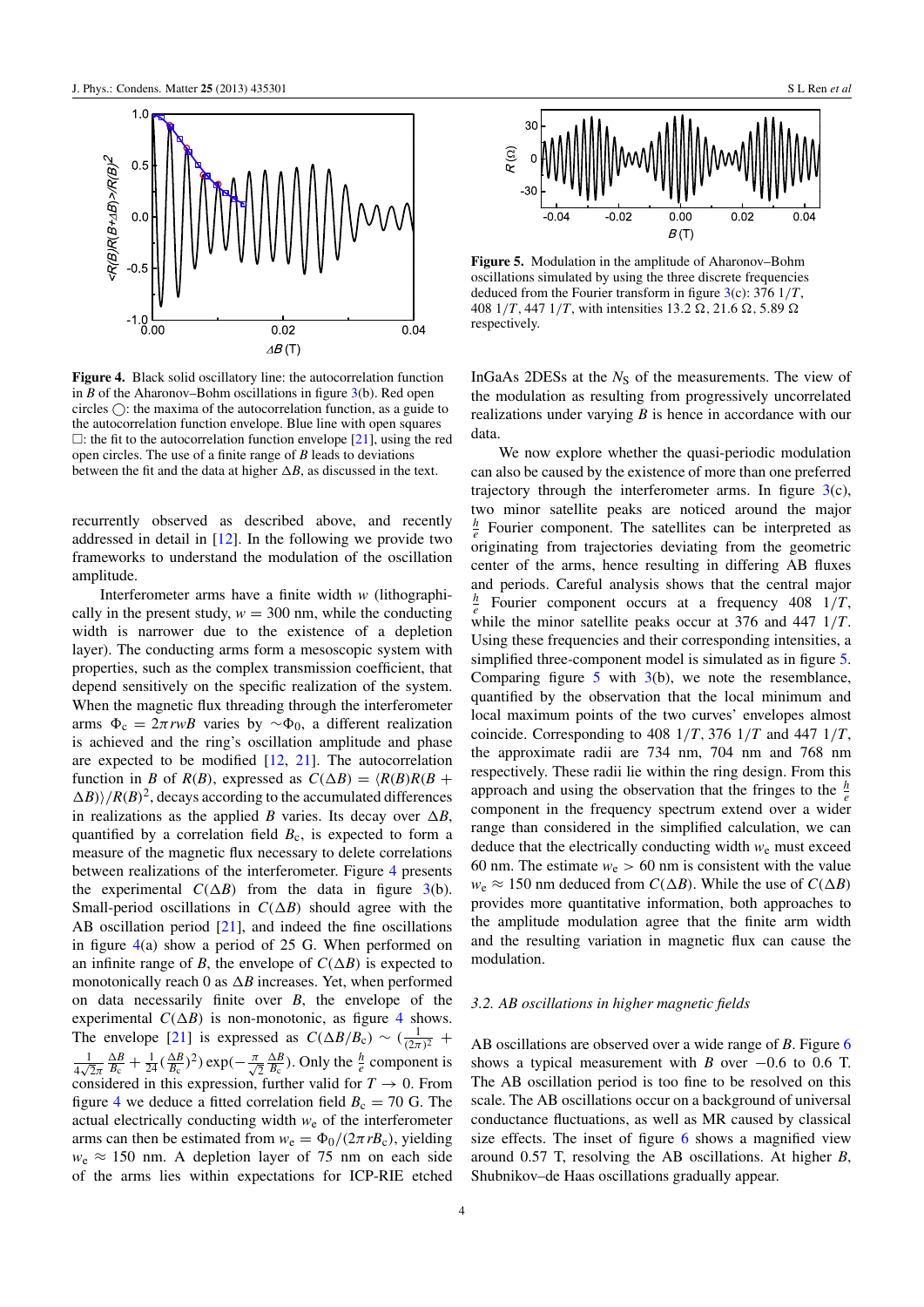<span id="page-4-0"></span>

Figure 6. The ring magnetoresistance at 0.4 K over *B* from −0.6 to 0.6 T. The Aharonov–Bohm magnetoresistance oscillations (not fully resolved on the scale of the graph) are superimposed on universal conductance fluctuations. The inset shows a selected narrow range of *B* around 0.57 T to resolve the oscillations.

#### *3.3. The phase coherence length in AB rings*

The Fourier spectrum of  $R(B)$  can be used to deduce  $l_{\phi}$ by applying equation [\(1\)](#page-1-0), as outlined in section [1.](#page-0-2) Figure [7](#page-4-1) demonstrates the process, yielding the value  $l_{\phi} = 3 \mu m$  at  $T = 0.4$  K. The low excitation current ( $I = 20$  nA rms) and low  $T$  used to obtain the data for the fit to equation  $(1)$ ensures that distortion of the value of  $l_{\phi}$  by energy smearing is minimized. The value  $l_{\phi} > l_{e} = 1.7 \mu m$  shows that, at low *T*, inelastic phase breaking scattering events will indeed be rarer than elastic momentum scattering events. We note that the phase coherence in our samples is mostly maintained over a length greater than  $\pi r$ , explaining the observation of a strong AB effect. The data from the sample and cooldown depicted in figure [7](#page-4-1) show high Fourier components up to  $\frac{h}{4e}$ . Such high components are not observed in all samples and cooldowns, due to the delicate dependence on unintentional impurity configurations in the mesoscopic sample, as mentioned above. As a contrast, the Fourier transform in figure  $3(c)$  $3(c)$  represents data from another sample and cooldown, and shows just two components.

#### *3.4. Current and temperature dependence of the AB oscillations*

Transport measurements over the AB rings were performed under constant rms values of the ac excitation currents *I* and under constant *T*. To ascertain the bias dependence of the AB oscillation amplitudes, the excitation voltage  $V_{\text{exc}}$  was calculated for each given *I* using the known ring resistance (≈2.5 kΩ). For the bias dependence study, *T* was fixed to 0.4 K. For the study of the dependence on *T*, *I* was fixed at 20 nA, sufficiently low to achieve a saturation of the measured amplitudes, thereby ensuring that the finite excitation did not distort the results.

Figure [8](#page-4-2) shows that the oscillations weaken as *I* increases. For a detailed study of the relationship between *I* and the AB oscillation amplitude, we selected a group of ten adjacent periods from 0.01 to 0.04 T, and calculated their mean amplitude. Results using this mean amplitude are depicted in

<span id="page-4-1"></span>

Figure 7. The fit to equation [\(1\)](#page-1-0) to extract the phase coherence length *l*<sup>φ</sup> of the Aharonov–Bohm ring (data from the second sample at 0.4 K). The inset shows the Aharonov–Bohm magnetoresistance oscillations used for the Fourier transform, itself depicted as the black solid line in the main graph. The red line with open circles  $\bigcap$ depicts the fit to equation [\(1\)](#page-1-0).

<span id="page-4-2"></span>

Figure 8. The excitation current dependence of the Aharonov–Bohm magnetoresistance oscillations at 0.4 K (data from the first sample, but with a different cooldown from that for figures [2,](#page-2-0) [3](#page-2-1) and [6\)](#page-4-0). From top to bottom, the excitation current (rms values) is 5 nA, 10 nA, 20 nA, 50 nA, 100 nA, 200 nA and 500 nA respectively. Curves are offset, actual  $R(B = 0) \approx 2.5$  k $\Omega$ .

figure [9\(](#page-5-4)a). As *I* increases beyond a threshold, the amplitude overall decreases, but shows a local maximum at ∼50 nA. Such non-monotonic behavior was also observed in other experiments [\[22\]](#page-6-12), is called the lobe structure, and has been theoretically attributed to electron–electron interactions.

The *T* dependence is depicted in figure [10,](#page-5-5) showing a weakening of amplitudes with increasing *T*. For the analysis the same averaging method was applied as for the dependence on *I*, with the results contained in figure [9\(](#page-5-4)b). Within experimental uncertainty, the figure shows a mostly monotonic decrease with *T*.

We notice that variations in *I* and *T* do not modify the modulation in  $B$ , as can be ascertained from figures  $8$ and [10.](#page-5-5) Unlike *B*, the parameters *I* and *T* hence do not induce new realizations of the entire mesoscopic system,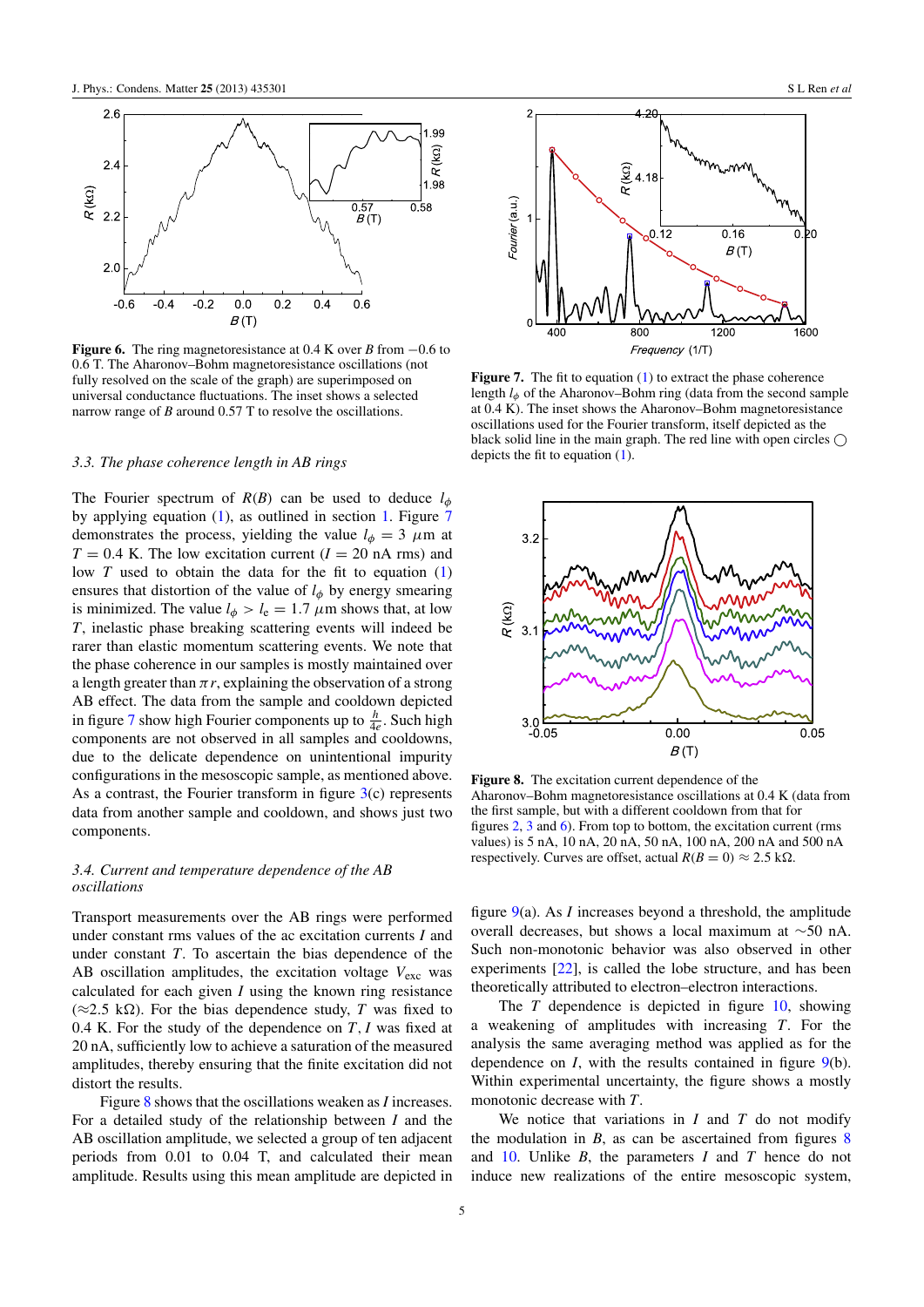<span id="page-5-4"></span>

Figure 9. The excitation current and *T* dependence of the amplitude of the Aharonov–Bohm magnetoresistance oscillations (open squares  $\Box$  and filled circles  $\bullet$  represent data from the first sample at different cooldowns). Panel (a) shows the excitation current dependence at 0.4 K, with a logarithmic scale on both axes. Panel (b) shows the *T* dependence at 20 nA, with a logarithmic scale on the vertical axis.

<span id="page-5-5"></span>

Figure 10. The *T* dependence of the Aharonov–Bohm magnetoresistance oscillations at 20 nA (data as in figure [8](#page-4-2) from the first sample, but with a different cooldown from that for figures [2,](#page-2-0) [3](#page-2-1) and [6\)](#page-4-0). From top to bottom *T* is 0.4 K, 0.6 K, 0.8 K, 1.0 K, 1.2 K, 1.4 K and 1.6 K respectively. Curves are offset, actual  $R(B=0) \approx 2.5 \text{ k}\Omega.$ 

at least not in the range used in this work. The AB oscillation amplitude decreases caused by *I* and *T* can be imputed to energy smearing, discussed above in the context of equation [\(2\)](#page-1-2), expressing the Thouless energy scale *E*c. Using  $L = \pi r$  and the 2DES properties, equation [\(2\)](#page-1-2) predicts an estimate of  $E_c = 2.4 \times 10^{-4}$  eV. A critical excitation current *I<sub>c</sub>* can then be estimated by letting  $\Delta E(I_c) = E_c$ (with  $R = R(B = 0)$ ), and a critical temperature  $T_c$  by letting  $\Delta E(T_c) = E_c$  (with  $\kappa = 3$ ). The estimates yield  $I_c \approx 100$  nA and  $T_c \approx 1.0$  K. When *I* or *T* exceed these critical values, averaging over incoherent channels gains in importance and averaging over inconerent channels gains in importance and<br>the AB amplitude weakens proportionally to  $\sqrt{E_c/\Delta E}$ . The data in figure [9](#page-5-4) is in accordance with the estimates of the critical values and with the  $I^{-1/2}$  and  $T^{-1/2}$  behavior predicted by equation [\(2\)](#page-1-2). For finite mesoscopic systems relying on quantum coherence, such as the interferometric rings studied here, the Thouless energy hence serves as a predictor for loss of coherence.

#### 4. Conclusions

Pronounced Aharonov–Bohm oscillations are observed in the magnetoresistance of mesoscopic interferometric rings patterned on an InGaAs/InAlAs two-dimensional electron system, with observations spanning a range of magnetic fields, excitation currents and temperatures. The period in the magnetic field of the oscillations matches the Aharonov–Bohm prediction for the design. Fourier transformation is used to discuss the observed modulation of the oscillation amplitude with magnetic field, and to deduce the phase coherence length. The autocorrelation function is used to derive the quasi-period of the amplitude modulation, and both the Fourier transform and autocorrelation function point to the finite width of the interferometer arms as the origin of the modulation. The dependences of the oscillation amplitude on the excitation current and temperature show the existence of critical excitation energies consistent with the Thouless energy scale. Quantum coherence in the mesoscopic interferometers is reduced for thermally or electrically induced excitations beyond the system's Thouless energy, with a concomitant decrease in the Aharonov–Bohm oscillation amplitude.

#### Acknowledgments

The authors thank V Soghomonian for insightful discussions. The research is financially supported by the US Department of Energy, Office of Basic Energy Sciences, Division of Materials Sciences and Engineering under award DOE DE-FG02-08ER46532 (sample fabrication, measurement and analysis), and by the National Science Foundation under Award NSF DMR-0520550 (heterostructure growth).

## References

- <span id="page-5-0"></span>[1] Aharonov Y and Bohm D 1959 *Phys. Rev.* [115](http://dx.doi.org/10.1103/PhysRev.115.485) [485](http://dx.doi.org/10.1103/PhysRev.115.485)
- <span id="page-5-1"></span>[2] Aharonov Y and Bohm D 1961 *Phys. Rev.* [123](http://dx.doi.org/10.1103/PhysRev.123.1511) [1511](http://dx.doi.org/10.1103/PhysRev.123.1511)
- <span id="page-5-2"></span>[3] Washburn S and Webb R A 1986 *Adv. Phys.* [35](http://dx.doi.org/10.1080/00018738600101921) [375](http://dx.doi.org/10.1080/00018738600101921)
- <span id="page-5-3"></span>[4] Washburn S and Webb R A 1992 *Rep. Prog. Phys.* [55](http://dx.doi.org/10.1088/0034-4885/55/8/004) [1311](http://dx.doi.org/10.1088/0034-4885/55/8/004)